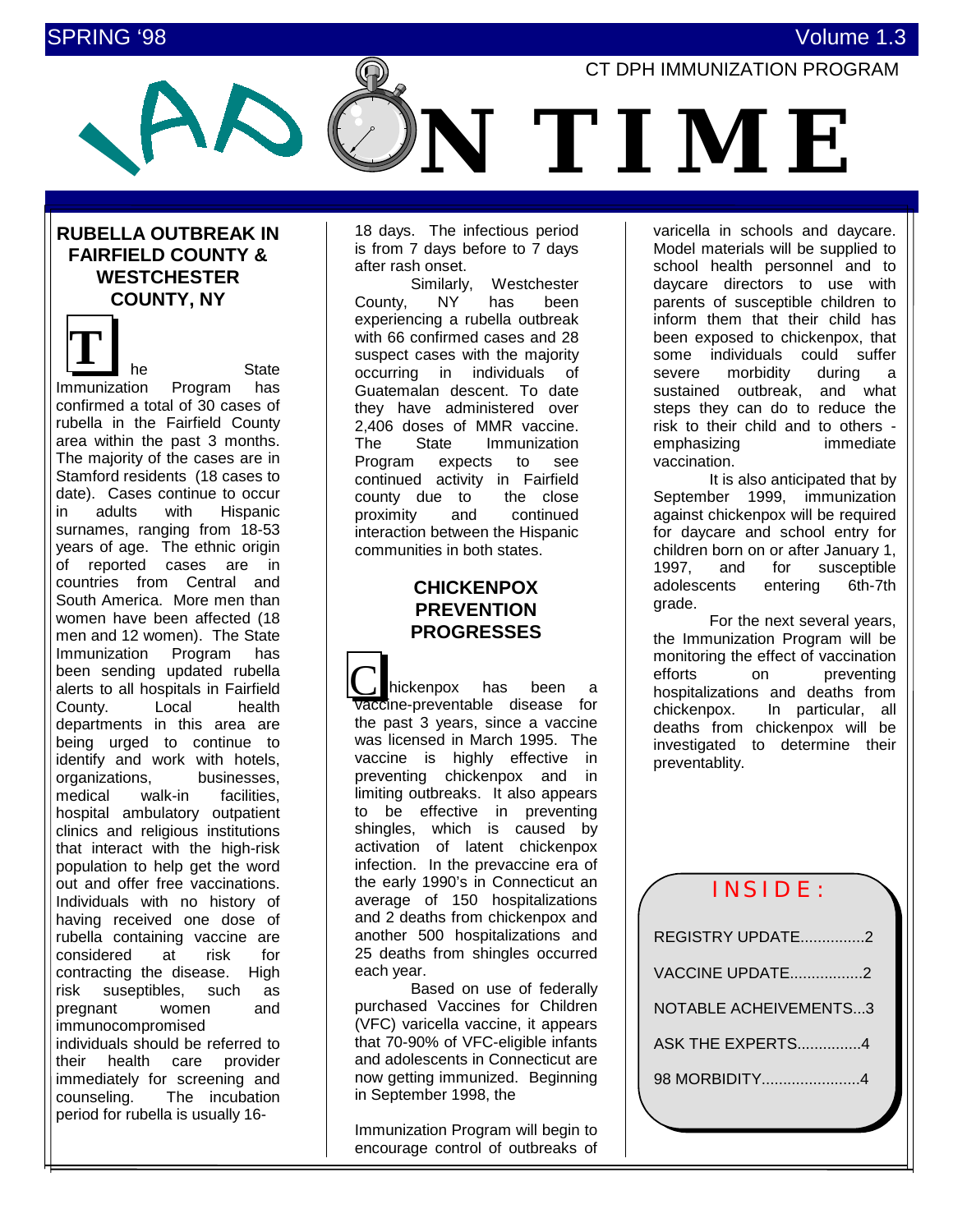# **RESULTS FROM 1997 NATIONAL IMMUNIZATION SURVEY IN**

For the second consecutive year, the Connecticut State Immunization Program has recorded the highest vaccination rate in the country. The CDC recently released results of the National Immunization Survey (NIS) on 19-35 month old children born between August 1993 and November 1995. CT achieved a 91% vaccination rate for having these children receive four doses of diphtheria, tetanus, pertussis (DTP) vaccine, three doses of polio vaccine, and one dose of measles, mumps, rubella (MMR) vaccine. As of February 98, we were at 91%, an increase of 3% from July of 97. When adding three doses of Haemophilus influenza type B (Hib) vaccine, the vaccination rate is 88% also the highest in the country. The hepatitis B vaccine was completed by 85% of surveyed CT children.

Lieutenant Governor, Jodi Rell issued a press release announcing Connecticut's accomplishment. She mentioned that the Department of Public Health Commissioner, Steve Harriman attributed the high rates to collaborative efforts over the past five years among professional, private and community-based organizations including local health departments and the Commission on Children who have worked with DPH to improve early childhood wellness. Ν

# **REGISTRY UPDATE**

The full statewide immunization registry is well on its way toward implementation. At present, most of Connecticut's birthing hospitals have begun the process of enrolling each newborn child into the registry. Enrollment forms are distributed to mothers, collected and then submitted on a bimonthly basis to CIRTS.

On the technical side, the State Immunization Program is currently evaluating the various proposals from the software vendors who submitted bids. Additionally, the telecommunications component is being evaluated and will be included in the contract. A vendor should be selected by April, at which time negotiations will begin on the contract. Several factors will need to be considered when discussing contract parameters. First, the database engine that will eventually run the entire system must be licensed for concurrent use. Secondly, the telecommunications component must be incorporated into the total purchase price. This phase will take several months. Actual delivery of the system and its components may take an additional 6 weeks. All in all, the state is anticipating a June implementation.

Part of the conversion process from the old software to the new software will include moving all the existing data into the new system.

Also being examined at present are all Connecticut's immunization providers existing computer systems. Surveys are going to be sent out to all providers to assess their computer capabilities and compatibility with the new software.

## THE STATE IMMUNIZATION PROGRAM NOW HAS IMMUNIZATION FACT SHEETS AVAILABLE IN THE FOLLOWING LANGUAGES

 SERBO-CROATIAN ARABIC LAO HMONG<br>HAITAIN RUSSIAI VIETNAMESE CAMBODIAN

RUSSIAN<br>SOMALI

CALL THE STATE IMMUNIZATION PROGRAM FOR COPIES (860) 509-7929

# **VACCINE UPDATE**

## *Hepatitis B*

Effective immediately, the Vaccines For Children Program has expanded its eligibility requirements for Hepatitis B. The vaccine is now available to any VFCeligible child 0-18 years of age. Prior to this, the Immunization Program was only able to supply vaccine to support vaccination of VFC-eligible adolescents entering 6-7th grade and high risk adolescents up to and including 18 years of age. The Advisory Committee on Immunization Practices (ACIP) voted for the resolution to take effect March 1, 1998. A memo will be sent to all state vaccine users officially informing them of the change.

## **Eligibility Criteria for Publicly Purchased Hepatitis B Vaccine in CT as of March 25, 1998**

| Vaccine          | <b>Age Group</b>           | <b>VFC</b><br><b>Eligible</b> | <b>Other</b> |
|------------------|----------------------------|-------------------------------|--------------|
| <b>Hepatitis</b> | Newborns in hospital       | yes                           | yes          |
| в                | Infants 0-18 mo. (rout)    | yes                           | yes          |
|                  | 6th-7th grade entry (rout) | yes                           | yes          |
|                  | All children 2-18 yrs.     | yes                           | no           |
|                  | School-based health ctrs.  | ves                           | ves          |

*DTP Vaccine Information Statement*

CDC has issued a revised Diphtheria, Tetanus and Pertussis vaccine information statement (VIS). The most recent addition, dated August 15, 1997, replaces previous versions dated June 10, 1994 and September 13, 1996. Pursuant to federal law, health care providers are required to distribute VIS's to patients (or parent/legal guardian of a child) prior to administration of each dose of vaccine.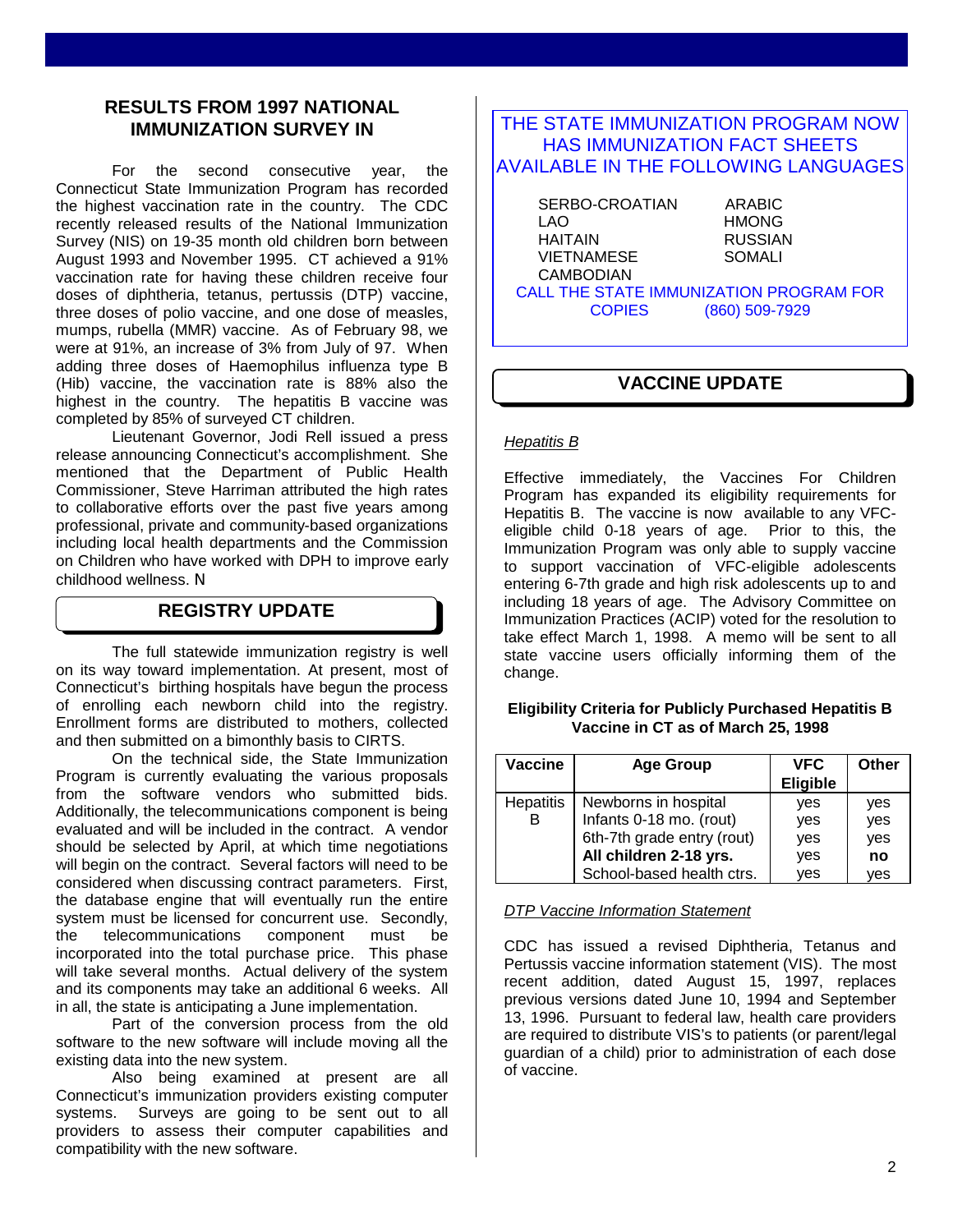# NOTABLE ACHIEVEMF

**East Hartford** Linda Dutka gave certificates of commendation to all providers in the area who exceeded 90% on on their CASA assessments. Candy was given to all providers Who participated in a CASA assessment.



# FEATURE SPOT

## **STATEWIDE PSA TO AIR DURING NATIONAL INFANT IMMUNIZATION WEEK**

## **Hartford**

Rita Kornblum, in collaboration with the Commission on Children, has designed and produced a Public Service Announcement to represent National Infant Immunization Week (NIIW) statewide. The thirty second television spot depicts a scrapbook-like effect of black and white photos of parents with their children and music in the background. The message shown says "Make the memories last a lifetime", "Protect your child against childhood diseases", "Don't wait. Vaccinate!" The Infoline telephone number is given, which incidentally will also help track how many people are actually watching the PSA. A memo is going out to all local cable stations in the state asking them to run the PSA during or near NIIW. This initiative is expected to be particularly effective in reaching the high-risk population since recent studies have shown that most people in CT have a television in their home regardless of demographic status. Rita's optimism rides on the earlier success of the Ray Allen PSA.

## **Waterbury**

Romiah Yamin has developed immunization coloring books that are currently being distributed to public clinics in the community. The coloring books have the Waterbury Immunization Program's name and telephone number printed on the front and back cover.

Romiah also publishes a news bulletin for immunization providers to keep them abreast of current immunization issues happening nationally, statewide and locally.

## **Norwalk**

Pam Bates has developed reminder post cards that she will introduce to immunization providers in her area. They are printed in English and Spanish.

Pam has also participated in an educational seminar at Briggs Vocational School called "Life in the 90's". She presented childhood immunization information in a unit on child health and safety to approximately 20 teens.

## **Northeast District**

Janet Johnson sponsored a Parent/Baby party that was attended by approximately 100 guests. Twenty social service agencies from the local area were present to display information and handouts relevant to early childhood health and wellness. The goal of the party was to make information available to the target population, to help them locate services which will aid in the successful raising of healthy children and to make families aware of the untapped resources available to them. Door prizes were given, lunch was served, and a clown entertained the children.

## **New Britain**

Ramona Anderson in conjunction with the New Britain Public Library and Community Health Network, is sponsoring a free puppet show in April. The show focuses on family values and children living with siblings. The puppeteer will incorporate an immunization message into the show. There will also be a booth set up with immunization information.

Also, Ramona is coordinating an "Immunization Records Night" at the New Britain Rock Cats' baseball game. For every paid adult ticket, a child's admission ticket will be free when they present a copy of the child's immunization record. What a great way to get folks thinking about immunization!

## **Windham**

Karin Hentschel held a hepatitis B immunization clinic for high school teens. A total of 500 kids were immunized.